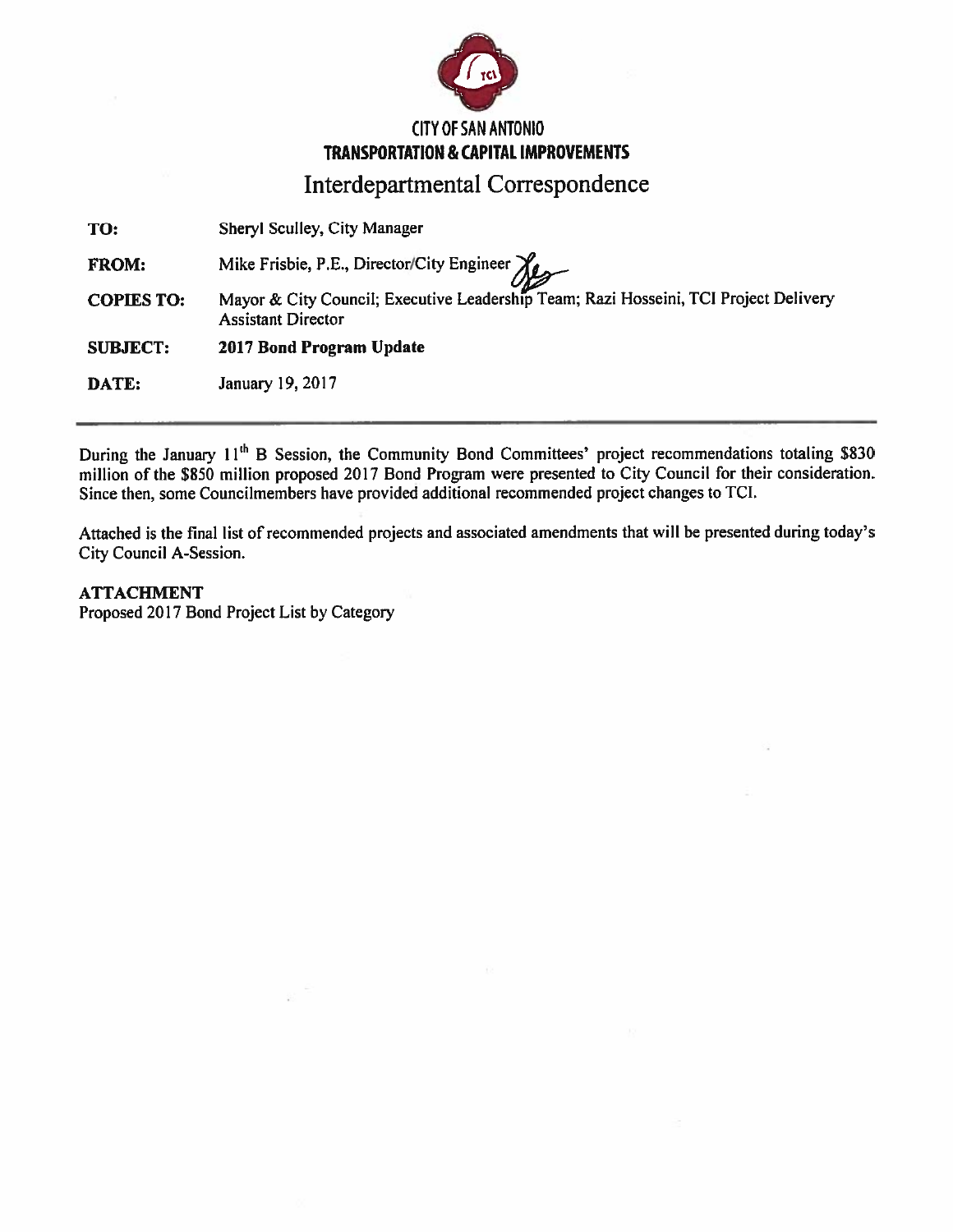

**Committee Recommendations** & City Council Amendments

**January 19, 2017**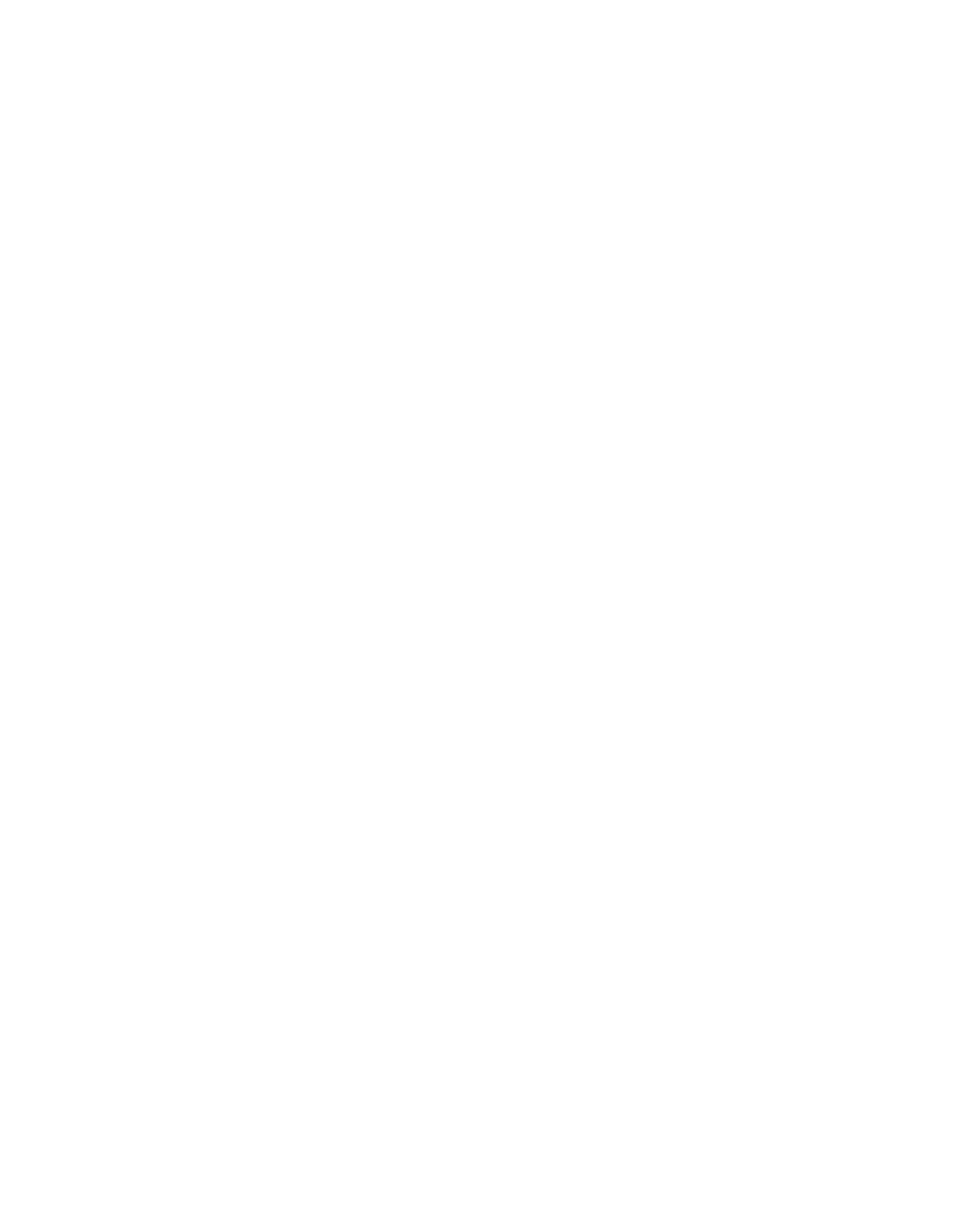

#### 2017 - 2022 BOND PROGRAM COMMITTEE RECOMMENDED STREETS, BRIDGES SIDEWALKS PROJECTS WITH CITY COUNCIL AMENDMENTS

| <b>Streets, Bridges &amp; Sidewalks</b>                                                   |                |                             |              |                         |  |  |
|-------------------------------------------------------------------------------------------|----------------|-----------------------------|--------------|-------------------------|--|--|
| Project Name                                                                              | <b>CD</b>      | Committee<br>Recommendation | Amendment    | Final<br>Recommendation |  |  |
| <b>District 1 Pedestrian Mobility</b>                                                     | $\mathbf{1}$   | 10,000,000                  | $-1,000,000$ | 9,000,000               |  |  |
| Flores / Fredericksburg (Five Points) Intersection Improvements                           | $\mathbf{1}$   | 3,000,000                   |              | 3,000,000               |  |  |
| St. Mary's Street Improvements (Mistletoe to Josephine)                                   | $\mathbf{1}$   | 7,000,000                   |              | 7,000,000               |  |  |
| <b>District 2 Pedestrian Mobility</b>                                                     | $\overline{2}$ | 6,000,000                   | $-1,200,000$ | 4,800,000               |  |  |
| Fort Sam ISD (Road Through John James Park From Winans to Rittiman Road)                  | $\overline{2}$ | 2,000,000                   | $-275,000$   | 1,725,000               |  |  |
| Lamar (Austin to New Braunfels)                                                           | $\overline{2}$ | 2,500,000                   |              | 2,500,000               |  |  |
| New Braunfels Phase 1 (Houston to Burleson)                                               | 2              | 9,000,000                   |              | 9,000,000               |  |  |
| Rittiman (IH-35 to Castle Cross)                                                          | $\overline{2}$ | 4,000,000                   |              | 4,000,000               |  |  |
| Rittiman / Gibbs Sprawl Overpass                                                          | $\overline{2}$ | 0                           |              |                         |  |  |
| Applewhite Intersection Improvement (South of Watson Road)                                | 3              | 1,000,000                   |              | 1,000,000               |  |  |
| District 3 Pedestrian Mobility                                                            | 3              | 9,000,000                   |              | 9,000,000               |  |  |
| Goliad (Fair Avenue to East Southcross)                                                   | 3              | 12,937,000                  |              | 12,937,000              |  |  |
| Bynum Road (W. Gerald to SW Military)                                                     | $\overline{4}$ | 7,730,000                   |              | 7,730,000               |  |  |
| District 4 Pedestrian Mobility                                                            | $\overline{4}$ | 7,000,000                   |              | 7,000,000               |  |  |
| Zarzamora / Applewhite Intersection                                                       | 4              | 900,000                     |              | 900,000                 |  |  |
| <b>District 5 Pedestrian Mobility</b>                                                     | 5              | 10,000,000                  | $-3,500,000$ | 6,500,000               |  |  |
| Probandt (Alamo to Highway 90)                                                            | 5              | 3,000,000                   | 2,000,000    | 5,000,000               |  |  |
| Roosevelt Corridor Improvements (IH10 to St. Mary's UPRR Crossing)                        | 5              | 7,000,000                   | $-2,000,000$ | 5,000,000               |  |  |
| West Commerce Corridor (Frio to Colorado)                                                 | 5              | 10,000,000                  |              | 10,000,000              |  |  |
| Zarzamora Overpass @ UPRR / Frio Street                                                   | 5              | 10,000,000                  |              | 10,000,000              |  |  |
| District 6 Pedestrian Mobility                                                            | 6              | 5,000,000                   |              | 5,000,000               |  |  |
| Enrique Barrera Pkwy (Old Hwy 90) Corridor Phase 1                                        | 6              | 9,000,000                   |              | 9,000,000               |  |  |
| <b>Heath Road &amp; Grissom Road Intersection</b>                                         | 6              | 2,620,000                   | $-1,520,000$ | 1,100,000               |  |  |
| Military Drive (Dead end to Potranco) & Ingram Connector (Dead end to Military)           | 6              | 10,000,000                  |              | 10,000,000              |  |  |
| Ingram Road (Potranco to Dead End)                                                        | 6              |                             | 1,000,000    | 1,000,000               |  |  |
| District 7 Pedestrian Mobility                                                            | 7              | 0                           |              |                         |  |  |
| District 7 Sidewalk Improvements (Benrus, Wilson, Fredericksburg, Loma Linda & Lake Blvd) | $\overline{7}$ | 2,500,000                   | 300,000      | 2,800,000               |  |  |
| Monticello Park Area Streets                                                              | 7              | 3,936,000                   |              | 3,936,000               |  |  |
| Thomas Jefferson High School Area Improvements                                            | $\overline{7}$ | 3,600,000                   |              | 3,600,000               |  |  |
| Woodlawn Area Streets (Lake Blvd, Mary Louise Drive & Shadwell Drive)                     | 7              | 0                           |              |                         |  |  |
| DeZavala Corridor (IH 10 Frontage Road to Lockhill Selma)                                 | 8              | 15,500,000                  |              | 15,500,000              |  |  |
| Prue Road (Babcock Road to Laureate Drive)                                                | 8              | 27,600,000                  |              | 27,600,000              |  |  |
| Bitters Road Intersections & Sidewalks (Savannah Pass to Blanco Road)                     | $\overline{9}$ | 5,080,000                   |              | 5,080,000               |  |  |
| District 9 Pedestrian Mobility                                                            | 9              | 4,000,000                   |              | 4,000,000               |  |  |
| Evans Road Intersection & Corridor Improvements                                           | 9              | 2,700,000                   |              | 2,700,000               |  |  |
| Hardy Oak and Huebner Road Extensions                                                     | 9              | 6,300,000                   |              | 6,300,000               |  |  |
| Jones Maltsberger / Burning Trail Intersection Improvement                                | 9              | 1,600,000                   |              | 1,600,000               |  |  |
| 1604/Bulverde Road Turnarounds                                                            | 10             | 500,000                     |              | 500,000                 |  |  |
| Bulverde Phase 1 (Butterleigh to North of Quiet Meadows)                                  | 10             | 17,000,000                  |              | 17,000,000              |  |  |
| Harry Wurzbach / Austin Highway Connectors                                                | 10             | 3,000,000                   |              | 3,000,000               |  |  |
| Thousand Oaks (Wetmore to Perrin Beitel Rd)                                               | 10             | 3,000,000                   |              | 3,000,000               |  |  |
| Alamo Area Streets                                                                        | Citywide       | 13,736,000                  |              | 13,736,000              |  |  |
| <b>Broadway (Houston St. to Hildebrand)</b>                                               | Citywide       | 43,000,000                  | $-1,000,000$ | 42,000,000              |  |  |
| Brooks City Base (Research Plaza to South Presa) Stinson Corridor                         | Citywide       | 10,000,000                  |              | 10,000,000              |  |  |
| Brooks City Base (S. New Braunfels to Lyster Road to Aviation Landing)                    | Citywide       | 10,400,000                  |              | 10,400,000              |  |  |
| Brooks City Base-Inner Circle (Louis Bauer to Research)                                   | Citywide       | 3,000,000                   |              | 3,000,000               |  |  |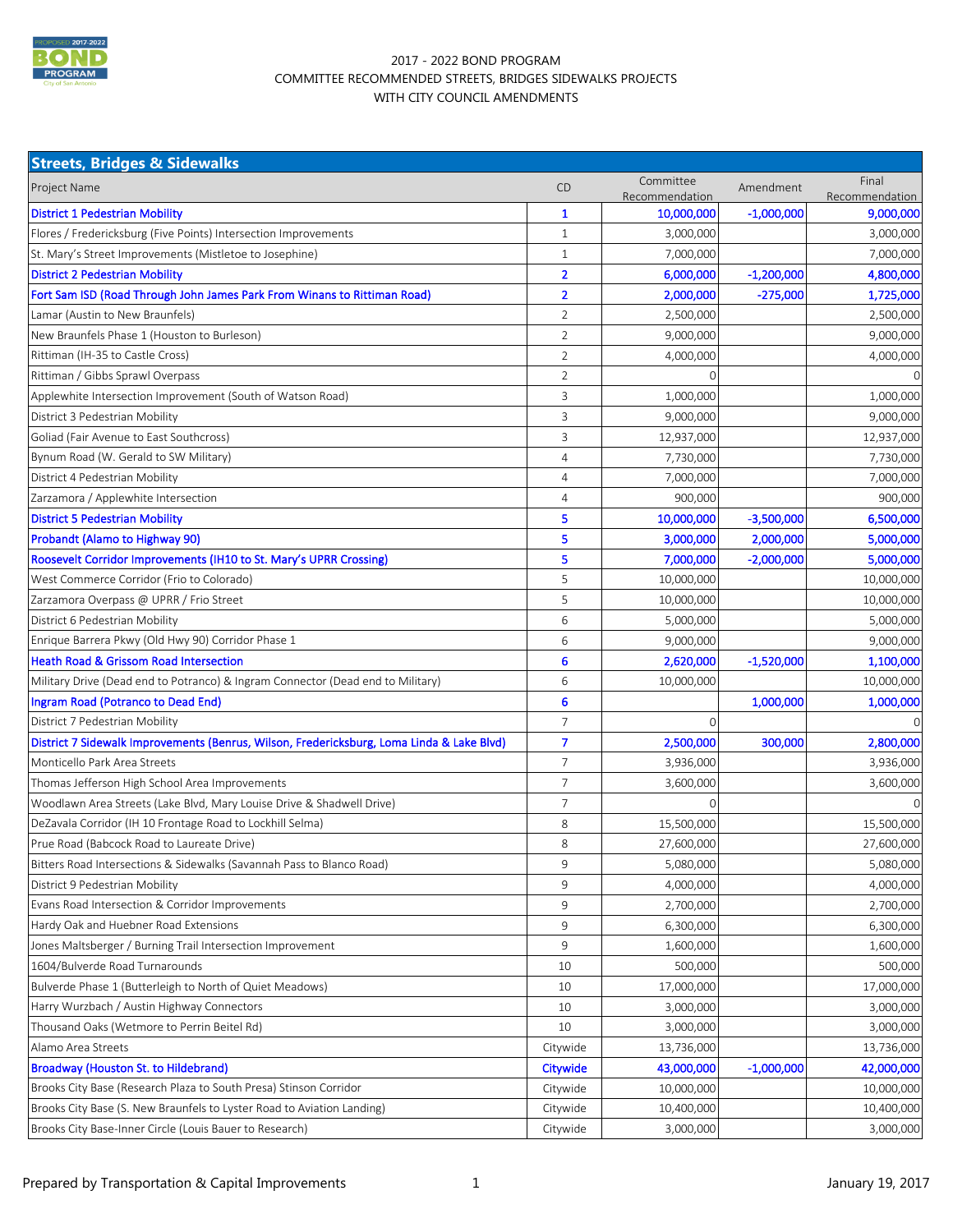

#### 2017 - 2022 BOND PROGRAM COMMITTEE RECOMMENDED STREETS, BRIDGES SIDEWALKS PROJECTS WITH CITY COUNCIL AMENDMENTS

| <b>Streets, Bridges &amp; Sidewalks</b>                                |                                          |                      |                 |                         |
|------------------------------------------------------------------------|------------------------------------------|----------------------|-----------------|-------------------------|
| Project Name                                                           | Committee<br><b>CD</b><br>Recommendation |                      | Amendment       | Final<br>Recommendation |
| Camaron (Houston to Fox Tech) Pedestrian Improvements                  | Citywide                                 | 4,500,000            |                 | 4,500,000               |
| Commerce Street (Santa Rosa to Frio)                                   | Citywide                                 | 14,000,000           |                 | 14,000,000              |
| Commerce Street (St. Mary's to Santa Rosa)                             | Citywide                                 | 6,000,000            |                 | 6,000,000               |
| <b>Fredericksburg (Flores to Woodlawn)</b>                             | Citywide                                 | O                    | 8,000,000       | 8,000,000               |
| Hardberger Park                                                        | Citywide                                 | 7,500,000            |                 | 7,500,000               |
| Hemisfair Internal Streets Phase 2                                     | Citywide                                 | 5,000,000            |                 | 5,000,000               |
| Lone Star Area Streets (World Heritage)                                | Citywide                                 | 5,000,000            |                 | 5,000,000               |
| Main and Soledad (Pecan to Navarro)                                    | Citywide                                 | 12,000,000           | $-3,000,000$    | 9,000,000               |
| Medical Center Phase X- Ewing Halsell / Louis Pasteur Intersection     | Citywide                                 | 7,170,000            |                 | 7,170,000               |
| Medical Center Right Turn Lane on Louis Pasteur at Babcock             | Citywide                                 | 1,600,000            |                 | 1,600,000               |
| Mission Road (San Antonio River to SE Military Drive) (World Heritage) | Citywide                                 | 2,000,000            |                 | 2,000,000               |
| O.P. Schnabel Park Entrance Bridge & Improvements                      | Citywide                                 | 1,100,000            |                 | 1,100,000               |
| Roosevelt Avenue (Hwy 90 to Loop 410) (World Heritage)                 | Citywide                                 | 8,000,000            |                 | 8,000,000               |
| San Saba (Nueva to West Martin)                                        | Citywide                                 | 7,000,000            | $-1,000,000$    | 6,000,000               |
| Santa Rosa (Cesar Chavez to Martin)                                    | Citywide                                 | 14,000,000           | $-2,000,000$    | 12,000,000              |
| South Alamo (Market to Cesar Chavez)                                   | Citywide                                 | 9,000,000            |                 | 9,000,000               |
| South Presa (SE Military to Southcross) (World Heritage)               | Citywide                                 | 5,000,000            |                 | 5,000,000               |
| Southcross (IH 37 to IH 35) (World Heritage)                           | Citywide                                 | 5,000,000            |                 | 5,000,000               |
| World Heritage Trail Signage & Wayfinding                              | Citywide                                 | 5,000,000            |                 | 5,000,000               |
| Wurzbach Corridor Improvements                                         | Citywide                                 | 2,000,000            |                 | 2,000,000               |
| Public Art (1% of Proposition Per City Ordinance)                      | Citywide                                 | 4,584,000            |                 | 4,408,140               |
| <b>TOTAL</b>                                                           | 64                                       | \$<br>450,593,000 \$ | $-5,195,000$ \$ | 445,222,140             |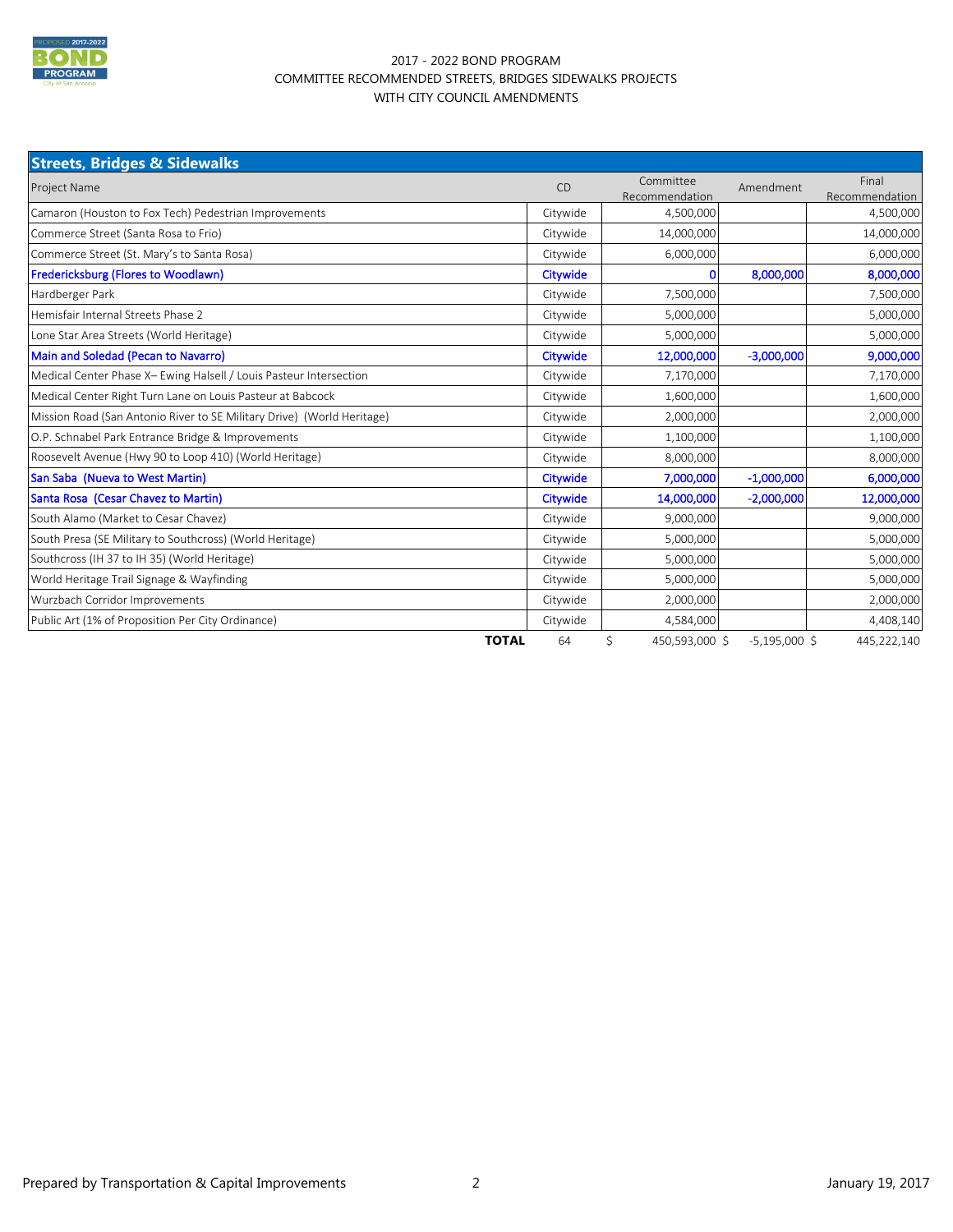

### 2017 - 2022 BOND PROGRAM COMMITTEE RECOMMENDED DRAINAGE FLOOD CONTROL PROJECTS WITH CITY COUNCIL AMENDMENTS

| <b>Drainage &amp; Flood Control</b>                                           |                |                             |                 |                            |
|-------------------------------------------------------------------------------|----------------|-----------------------------|-----------------|----------------------------|
| <b>Project Name</b>                                                           | <b>CD</b>      | Committee<br>Recommendation | Amendment       | $\cdots$<br>Recommendation |
| Barbara Drive Phase 2                                                         | $\mathbf{1}$   | 8,700,000                   |                 | 8,700,000                  |
| Belfast & Janda Susan Area Drainage Phase 2                                   | 1              | 2,618,000                   |                 | 2,618,000                  |
| Upland Road Drainage                                                          | $\overline{2}$ | 6,910,000                   |                 | 6,910,000                  |
| Esma Area Drainage Improvements                                               | 3              | 9,166,000                   |                 | 9,166,000                  |
| South Pine / Greer Street Drainage Improvements Phase 1                       | $\overline{3}$ | 8,000,000                   |                 | 8,000,000                  |
| Cedarhurst Drive Area Drainage Improvements (Dumont Drive to Eaglerock Drive) | $\overline{4}$ | 9,170,000                   |                 | 9,170,000                  |
| West Military and Westmar Area Drainage Improvements                          | 6              | 10,160,000                  |                 | 10,160,000                 |
| <b>Seeling Channel Phase 3 Drainage</b>                                       | 7              | 23,000,000                  | $-5,000,000$    | 18,000,000                 |
| Auldine & Burr Oak Alley to Outfall Drainage                                  | 9              | 2,800,000                   |                 | 2,800,000                  |
| Blossom Park - Lotus Blossom Drainage Improvement                             | 9              | 1,400,000                   |                 | 1,400,000                  |
| Panther Springs Creek Restoration                                             | 9              | 1,100,000                   |                 | 1,100,000                  |
| Paso Del Norte (Shady Oaks)                                                   | 9              | 4,318,000                   |                 | 4,318,000                  |
| Beitel Creekway Improvements                                                  | 10             | 2,000,000                   |                 | 2,000,000                  |
| Eisenhauer Northwood-Devonshire Area Drainage Outfall Phase 1                 | 10             | 8,000,000                   |                 | 8,000,000                  |
| North New Braunfels Drainage (Comprehensive Drainage Study)                   | 10             | 300,000                     |                 | 300,000                    |
| San Pedro Creek Improvements                                                  | Citywide       | 14,600,000                  |                 | 14,600,000                 |
| Port San Antonio Comprehensive Drainage Improvements                          | Citywide       | 24,000,000                  |                 | 24,000,000                 |
| Vance Jackson Low Water Crossing Improvements                                 | Citywide       | 6,357,000                   |                 | 6,357,000                  |
| Public Art (1% of Proposition Per City Ordinance)                             | Citywide       | 1,362,000                   |                 | 1,375,990                  |
| <b>TOTAL</b>                                                                  | 19             | \$<br>143,961,000 \$        | $-5,000,000$ \$ | 138,974,990                |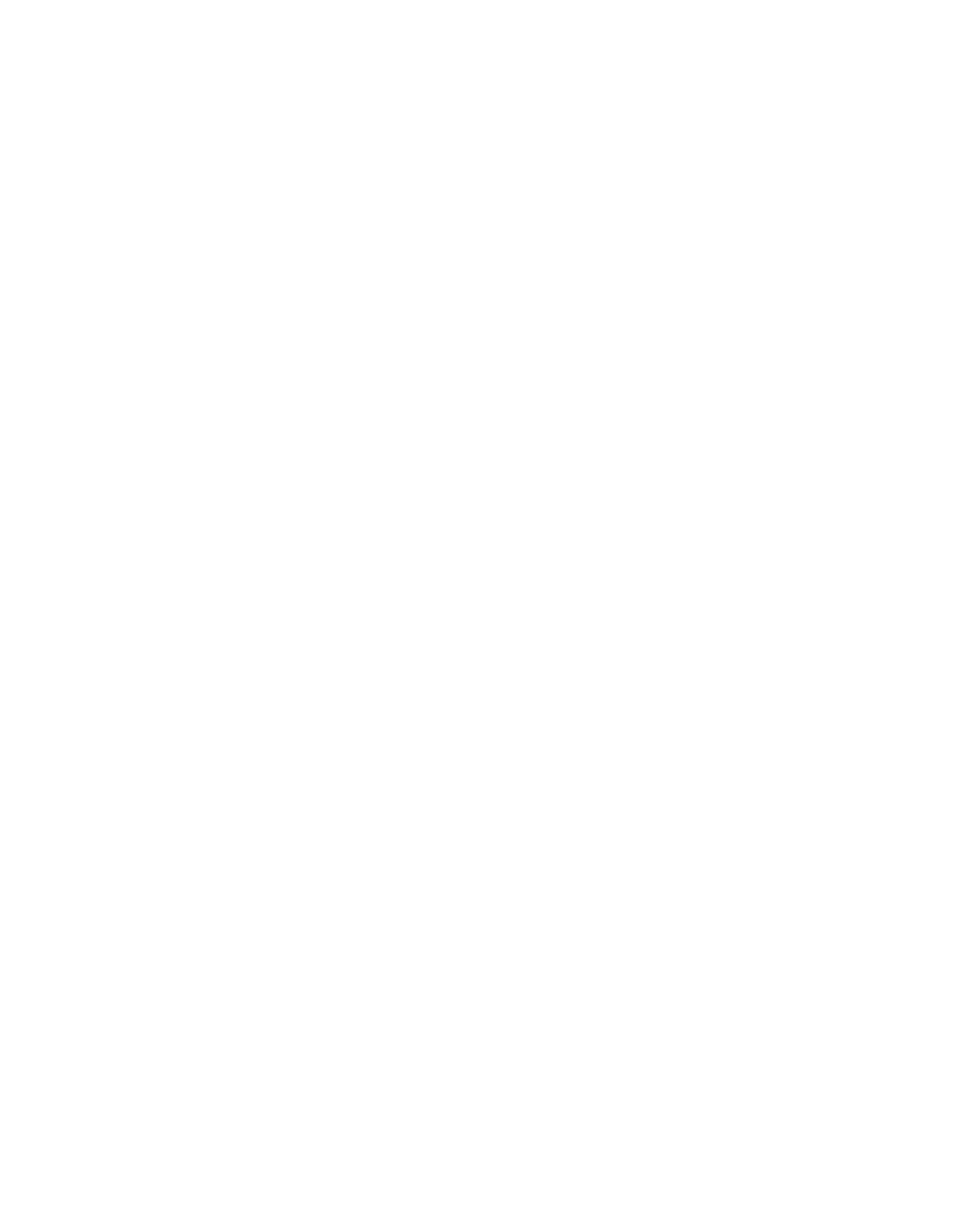

#### 2017 - 2022 BOND PROGRAM COMMITTEE RECOMMENDED PARKS RECREATION PROJECTS WITH CITY COUNCIL AMENDMENTS

| <b>Parks &amp; Recreation</b>                                                   |                         |                             |            |                         |
|---------------------------------------------------------------------------------|-------------------------|-----------------------------|------------|-------------------------|
| <b>Project Name</b>                                                             | <b>CD</b>               | Committee<br>Recommendation | Amendment  | Final<br>Recommendation |
| Beacon Hill Linear Park                                                         | $\mathbf{1}$            | 300,000                     |            | 300,000                 |
| Downtown Park Package (Columbus, Maverick, Milam & Travis Parks)                | 1                       | 1,350,000                   | $-100,000$ | 1,250,000               |
| McFarlin Tennis Center at San Pedro Park                                        | $\mathbf{1}$            |                             |            |                         |
| San Pedro Springs Park                                                          | $\mathbf{1}$            | 1,800,000                   |            | 1,800,000               |
| <b>Copernicus Park</b>                                                          | $\overline{\mathbf{2}}$ | 0                           | 475,000    | 475,000                 |
| Dawson Park                                                                     | $\overline{2}$          | 750,000                     |            | 750,000                 |
| Lincoln Park                                                                    | $\overline{2}$          | 1,000,000                   |            | 1,000,000               |
| Lockwood & Dignowity Parks                                                      | $\overline{2}$          | 3,100,000                   |            | 3,100,000               |
| Martin Luther King Plaza                                                        | $\sqrt{2}$              | 650,000                     |            | 650,000                 |
| Pittman-Sullivan Park                                                           | $\overline{2}$          | 550,000                     |            | 550,000                 |
| <b>Harlandale Park</b>                                                          | 3                       | 250,000                     | 100,000    | 350,000                 |
| <b>Jupe Manor Neighborhood Park Development</b>                                 | 3                       | 500,000                     | 250,000    | 750,000                 |
| Kingsborough Park                                                               | 3                       | 400,000                     |            | 400,000                 |
| <b>Southside Lions Park</b>                                                     | 3                       | 500,000                     | 100,000    | 600,000                 |
| Stinson Park (San Antonio 5 Diamonds Little League Improvements)                | 3                       | 400,000                     |            | 400,000                 |
| <b>Villa Coronado Park</b>                                                      | 3                       | 800,000                     | $-500,000$ | 300,000                 |
| Caracol Creek Park                                                              | $\overline{4}$          | 400,000                     |            | 400,000                 |
| Lackland Terrace Park                                                           | $\overline{4}$          | 300,000                     |            | 300,000                 |
| Millers Pond Park                                                               | $\overline{4}$          | 370,000                     |            | 370,000                 |
| Palo Alto Park                                                                  | $\overline{4}$          | 400,000                     |            | 400,000                 |
| Rainbow Hills Park                                                              | $\overline{4}$          | 600,000                     |            | 600,000                 |
| Spicewood Park                                                                  | $\overline{4}$          | 300,000                     |            | 300,000                 |
| Stablewood Farms Park                                                           | $\overline{4}$          | 400,000                     |            | 400,000                 |
| District 5 Parks Package (Benavides, Collins Gardens, Kennedy & Vidaurri Parks) | 5                       | 1,000,000                   |            | 1,000,000               |
| Elmendorf Lake Park                                                             | 5                       | 2,000,000                   |            | 2,000,000               |
| Normoyle Park                                                                   | 5                       | $\mathcal{O}$               |            |                         |
| Normoyle Park (San Antonio Seniors Softball League Facility)                    | 5                       | 1,150,000                   |            | 1,150,000               |
| Rosedale Park                                                                   | 5                       | 500,000                     |            | 500,000                 |
| <b>Cuellar Park</b>                                                             | 6                       | 368,000                     |            | 368,000                 |
| Culebra Creek Park                                                              | 6                       | 368,000                     |            | 368,000                 |
| District 6 Parks Package (Levi Strauss, Meadowcliff & Westwood Village Parks)   | 6                       | 828,000                     |            | 828,000                 |
| New Territories Park                                                            | 6                       | 368,000                     |            | 368,000                 |
| North San Antonio Hills Park Development                                        | 6                       | 532,000                     |            | 532,000                 |
| Oscar Perez Park                                                                | 6                       | 368,000                     |            | 368,000                 |
| Tom Slick Creek Park                                                            | 6                       | 368,000                     |            | 368,000                 |
| <b>Piper's Meadow Park</b>                                                      | $\boldsymbol{6}$        |                             | 520,000    | 520,000                 |
| <b>Crystal Hills Park</b>                                                       | $\overline{7}$          | 500,000                     | $-250,000$ | 250,000                 |
| District 7 Parks Package (Gilbert Garza and Jane Dubel Parks)                   | $\overline{7}$          | 500,000                     | $-500,000$ | $\Omega$                |
| <b>Gilbert Garza Park</b>                                                       | $\overline{7}$          | 0                           | 500,000    | 500,000                 |
| <b>Jane Dubel Park</b>                                                          | $\overline{7}$          | 0                           | 300,000    | 300,000                 |
| <b>Monticello Park</b>                                                          | $\overline{7}$          | $\mathbf 0$                 | 300,000    | 300,000                 |
| Nani Falcone Park                                                               | $\overline{7}$          | 300,000                     | $-50,000$  | 250,000                 |
| O.P. Schnabel Park Multi-Generational Center                                    | $\overline{7}$          | n                           | 500,000    | 500,000                 |
| O.P. Schnabel Park & Land Acquisition                                           | $\overline{7}$          | 7,364,000                   |            | 7,364,000               |
| Gilbert Morgan Denman, Jr. Park                                                 | 8                       | 400,000                     |            | 400,000                 |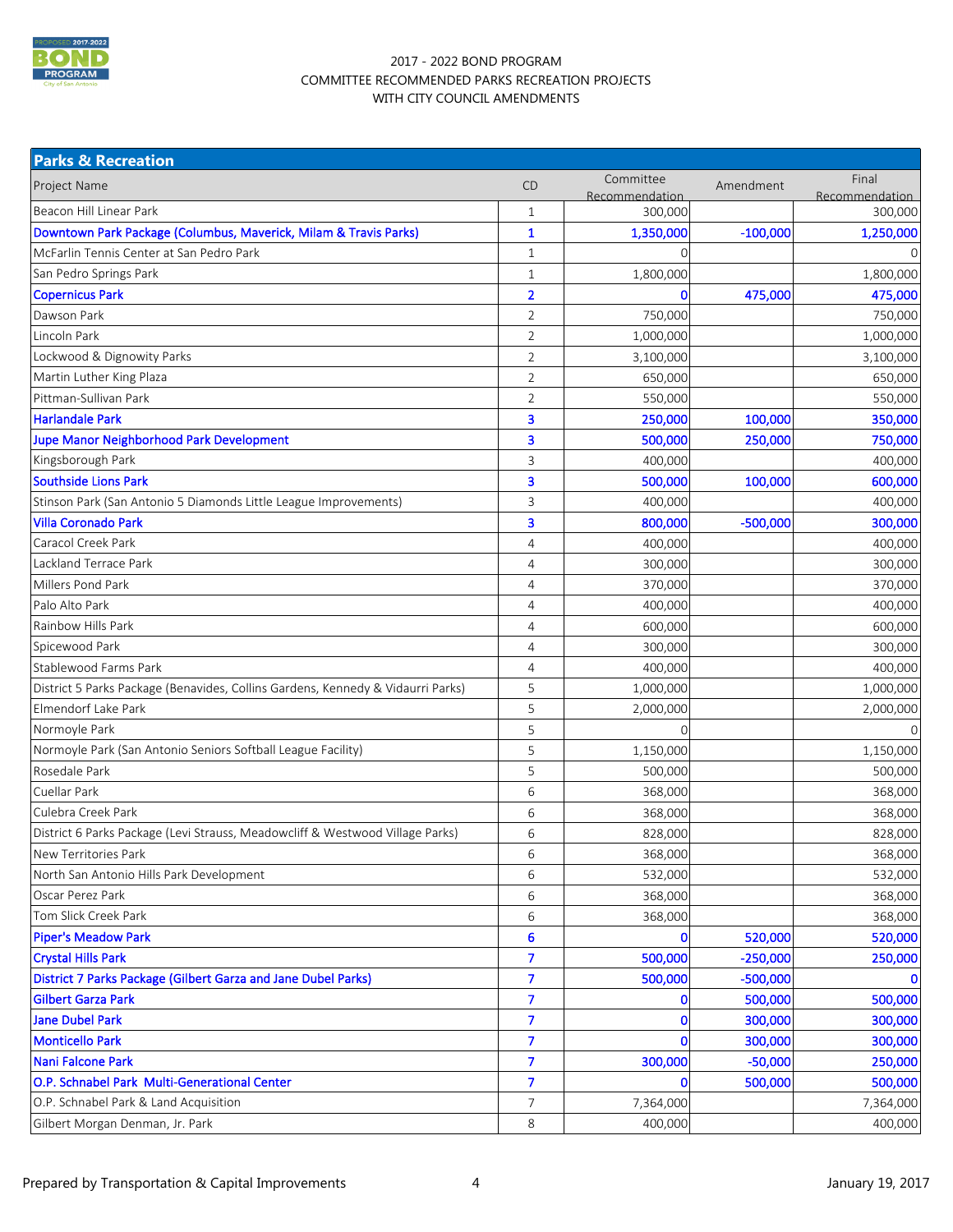

#### 2017 - 2022 BOND PROGRAM COMMITTEE RECOMMENDED PARKS RECREATION PROJECTS WITH CITY COUNCIL AMENDMENTS

| <b>Parks &amp; Recreation</b>                       |          |                             |              |                         |
|-----------------------------------------------------|----------|-----------------------------|--------------|-------------------------|
| <b>Project Name</b>                                 | CD       | Committee<br>Recommendation | Amendment    | Final<br>Recommendation |
| District 8 Park Land Acquisition                    | 8        | 500,000                     |              | 500,000                 |
| Fox Park                                            | 8        | 400,000                     |              | 400,000                 |
| <b>Beitel Creek Linear Trail Park Development</b>   | 10       | 750,000                     | $-250,000$   | 500,000                 |
| Comanche Lookout Park                               | 10       | 400,000                     |              | 400,000                 |
| Friesenhahn Park                                    | 10       | 400,000                     |              | 400,000                 |
| Haskin Park                                         | 10       | 300,000                     |              | 300,000                 |
| Mud Creek Park                                      | 10       | 400,000                     |              | 400,000                 |
| <b>Perrin Homestead Historic Center</b>             | 10       | 750,000                     | 250,000      | 1,000,000               |
| Raintree Park                                       | 10       | 400,000                     |              | 400,000                 |
| Monterrey Park                                      | 5, 7     | 475,000                     |              | 475,000                 |
| Brackenridge Park                                   | Citywide | 7,750,000                   |              | 7,750,000               |
| Capitol Little League Baseball Fields               | Citywide | 2,000,000                   |              | 2,000,000               |
| Classen - Steubing Ranch Park Development           | Citywide | 5,150,000                   |              | 5,150,000               |
| Classen - Steubing Ranch Park Property Acquisition  | Citywide | 4,000,000                   |              | 4,000,000               |
| Hardberger Park                                     | Citywide | 5,500,000                   |              | 5,500,000               |
| Hemisfair Civic Park                                | Citywide | 21,000,000                  |              | 21,000,000              |
| La Villita                                          | Citywide | 0                           |              | $\mathsf{O}\xspace$     |
| Martin Luther King Park                             | Citywide | 3,100,000                   |              | 3,100,000               |
| <b>McAllister Park</b>                              | Citywide | 2,000,000                   |              | 2,000,000               |
| <b>Mission YMCA Phase 2</b>                         | Citywide | 0                           | 2,000,000    | 2,000,000               |
| <b>Old Spanish Walking Trails Park</b>              | Citywide | 2,075,000                   | 1,000,000    | 3,075,000               |
| Pearsall Park                                       | Citywide | 3,000,000                   |              | 3,000,000               |
| San Antonio Botanical Gardens                       | Citywide | 5,050,000                   |              | 5,050,000               |
| San Pedro Creek                                     | Citywide | 4,900,000                   |              | 4,900,000               |
| <b>UIW Sports Fields at Brooks City Base</b>        | Citywide | 2,000,000                   | $-2,000,000$ | $\mathbf 0$             |
| <b>Woodlawn Lake Park Multi-Generational Center</b> | Citywide | 3,000,000                   | 2,000,000    | 5,000,000               |
| World Heritage Park & Land Acquisition              | Citywide | 2,100,000                   | 150,000      | 2,250,000               |
| Zoo Parking Garage                                  | Citywide | 5,250,000                   |              | 5,250,000               |
| Public Art (1% of Proposition Per City Ordinance)   | Citywide | 1,152,000                   |              | 1,194,790               |
| <b>TOTAL</b>                                        | 69       | \$<br>115,836,000 \$        | 4,795,000 \$ | 120,673,790             |